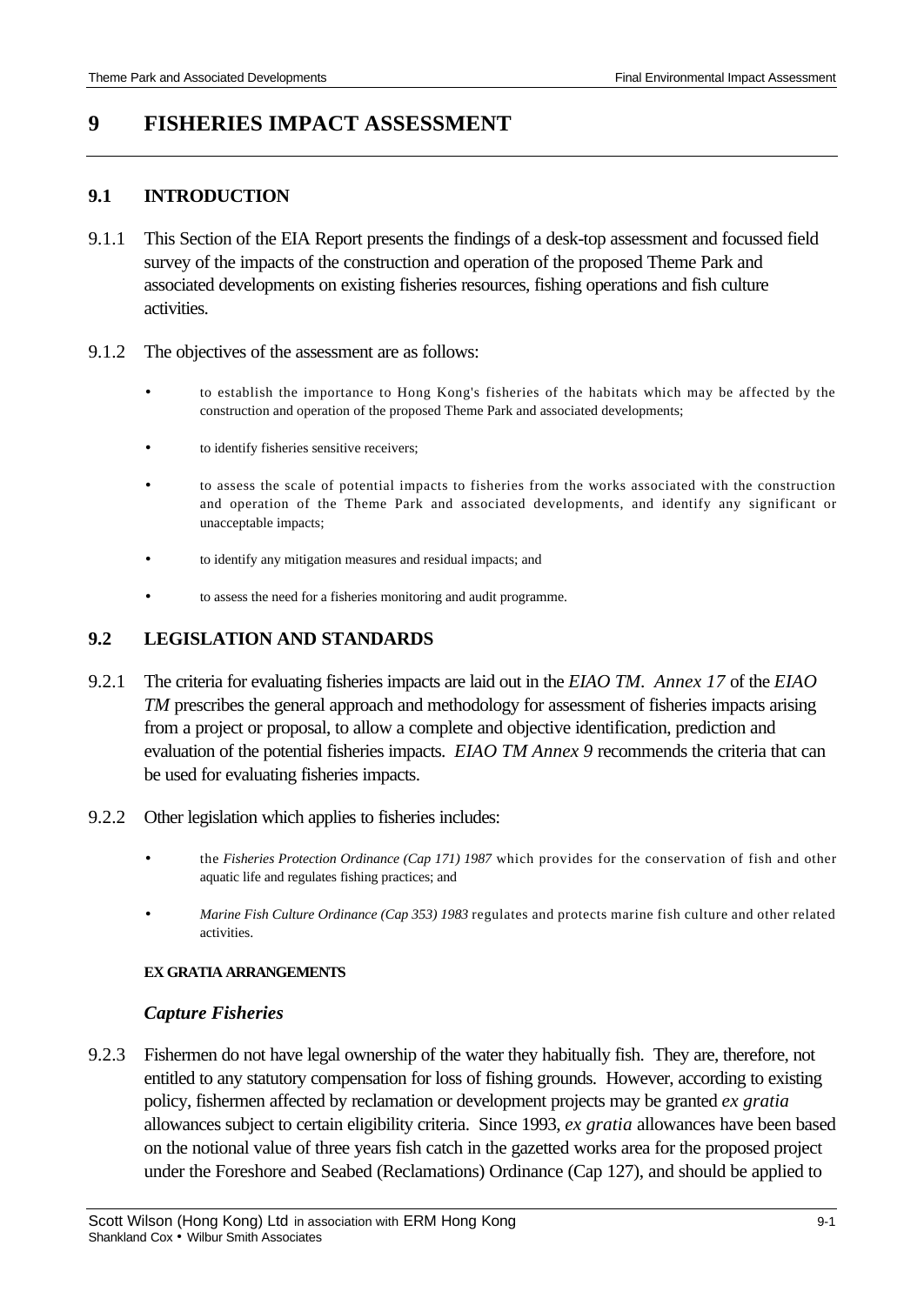all dredging and dumping projects. Such *ex gratia* allowances serve as allowances for a permanent loss of fishing grounds and are aimed at assisting the affected fishermen in relocating their activities to other fishing grounds or to move into another industry.

# *Culture Fisheries*

- 9.2.4 *Ex gratia* arrangements for mariculturists affected by dredging or dumping projects were approved in July 1993. If, at any one time, the suspended solids concentration exceeds 50 mg  $L^{-1}$ or exceeds by 100% the highest level recorded at the Fish Culture Zone (FCZ) during the five years before commencement of works in the vicinity, mariculturists are eligible for *ex gratia* allowance payments. Should *ex gratia* payments be triggered the eligible mariculturists may then opt to:
	- continue mariculture in the same place at their own risk, in which case they would be eligible for an *ex gratia* allowance equivalent to 50% of the normal two-year fish culture cycle; or
	- suspend mariculture operations for two years, in which case they would be eligible for an *ex gratia* equivalent to the notional loss of income for a normal two-year fish cycle; or
	- cease mariculture operations permanently, in which case they would receive the existing *ex gratia* allowance payable for extinguishment, which contains elements for the notional loss of income for two years and the loss of capital investment in rafts and cages.

# **9.3 EXISTING ENVIRONMENT AND FISHERIES SENSITIVE RECEIVERS**

- 9.3.1 The Assessment Area was defined in the Study Brief as all sensitive receivers within the North Western, Western Buffer and Southern Water Control Zones (WCZs). On the basis of preliminary information from the water quality assessment, perturbations to water quality are unlikely to extend outside the area presented in *Figure 9.2a*. Consequently, this assessment of impacts has focussed on the fisheries resources of this area.
- 9.3.2 In Hong Kong, the commercial marine fishing industry is divided into capture and culture fisheries. To assess the capture fishery within the Assessment Area, the most up-to-date information on the Hong Kong fishery was consulted <sup>(1)</sup>. Information from other relevant studies within the Assessment Area were also reviewed in order to determine if the areas are important nursery and spawning grounds for commercial fisheries<sup>(2)</sup>. Updated mariculture information was obtained from AFCD.

### **CAPTURE FISHERIES**

9.3.3 In 1997, the estimated fisheries production in Hong Kong waters from both capture and culture fisheries amounted to 186,000 tonnes, valued at HK\$ 2,459 million<sup>(3)</sup>. Capture fisheries accounted for 96% by weight of the total production while the remaining 4% corresponded to the culture sectors of the industry. Within Hong Kong waters, the highest yields for local fisheries were mainly derived from the eastern and north-eastern coasts<sup>(4)</sup>. The five most abundant fish species

<sup>1)</sup> Agriculture, Fisheries and Conservation Department (1998) Port Survey 1996 - 1997.

<sup>2)</sup> ERM (1998) Fisheries Resources and Fishing Operations in Hong Kong Waters, Final Executive Summary, for Agriculture, Fisheries and Conservation Department.

<sup>3)</sup> Agriculture, Fisheries and Conservation Department (1998), Annual Departmental Report 1997-1998

<sup>4)</sup> ERM (1998) *Op cit.*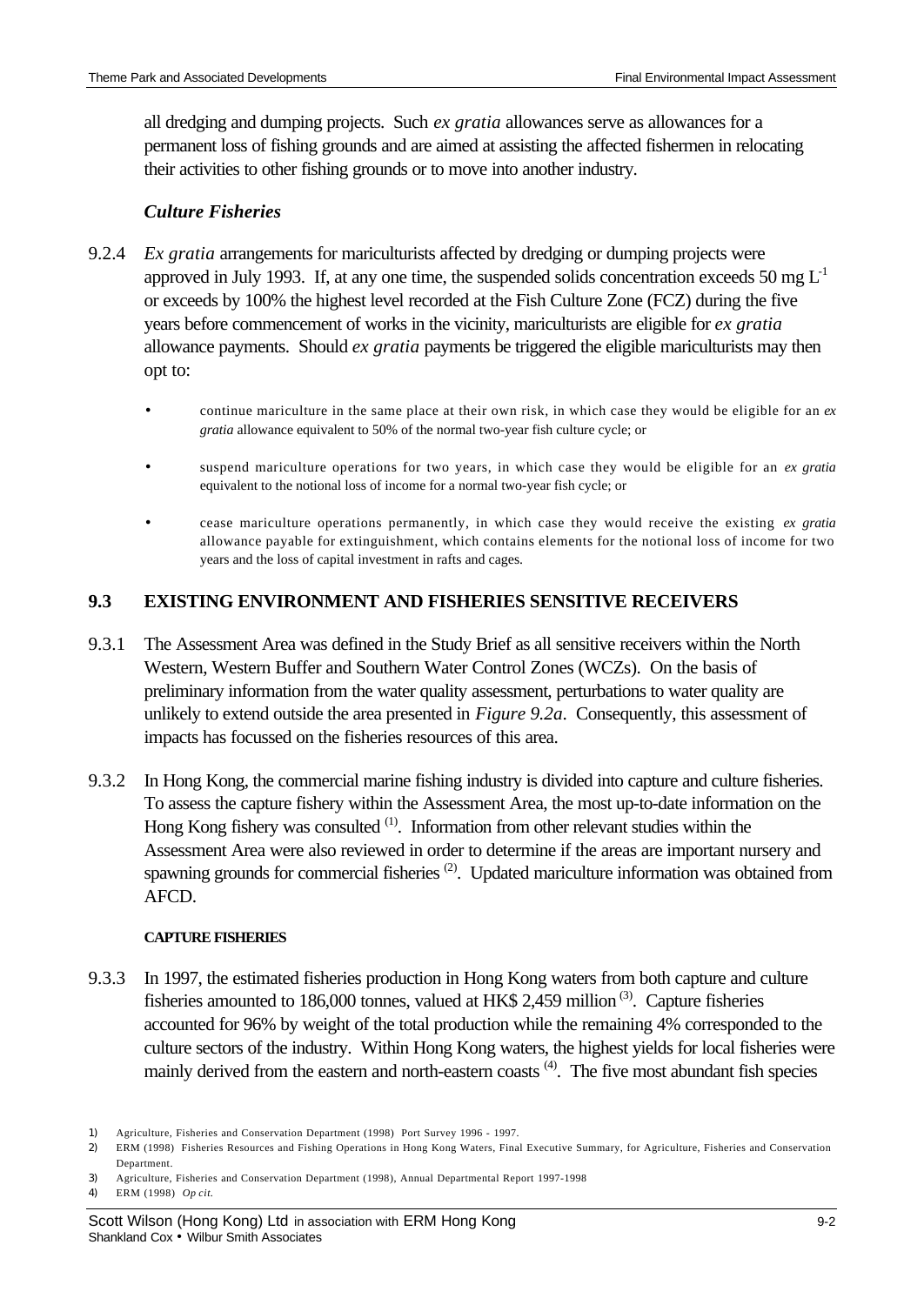landed by weight from the capture sector were golden thread (*Nemipterus virgatus* 14%), lizardfish (*Saurida* sp 9%), big-eyes (*Priacanthus* sp 5%), scads (*Decapterus* sp 5%) and yellow belly (*Nemipterus bathybius* 4%)<sup>(1)</sup>.

- 9.3.4 In 1989-91 AFCD devised a system whereby the waters of Hong Kong were divided up into Fishing Zones. Data was gathered at that time on the catches of the Hong Kong fleet derived from these Fishing Zones<sup>(5)</sup>. Since this first Hong Kong wide survey, AFCD have updated the information which now indicates that the number of Fishing Zones equates to 189 of which 179 are actively fished by vessels in the Hong Kong fleet.
- 9.3.5 The up-to-date information from AFCD is available for use in this EIA and can be collated to allow an assessment be made of the importance of Fishing Zones in the Assessment Area to the Hong Kong fishery (*Figure 9.2a*). The designated Fishing Zones within the Assessment Area have been identified and the importance of these zones will be assessed and discussed below.
- 9.3.6 The Assessment Area within which potential impacts arising from the construction and operation of the Theme Park and associated developments may occur, consists of thirteen Fishing Zones (*Figure 9.2a*). These zones are found in northern and eastern Lantau Island. Of these 13 fishing zones only three fall in some part under the footprint of the two reclamations for the Theme Park (0023 - Yam O, 0002 - Pa Tau Kwu and 0003 - Penny's Bay).
- 9.3.7 In comparison with other parts of Hong Kong these fishing zones show a low ranking for fisheries production. Out of the 189 fishing zones in Hong Kong that reported catches Pa Tau Kwu 149 and Penny's Bay 133. The main fishing operations in these areas are by small scale vessels operating gill nets, hand lines and long lines. These vessels originate from three of the home ports of Silvermine Bay, Ma Wan and Peng Chau. The Pa Tau Kwu and Penny's Bay fishery zones are also ranked as low (the lower third of all fishing zones) for Hong Kong in terms of catch value. The fishing zone at Yam O ranks as medium (82 out of 189) when compared to other zones in Hong Kong for both catch weight and value. Neither of these three zones recorded any fry capture activities.
- 9.3.8 Of the other fishing zones in the Assessment Area the more important ones that rank as of high fisheries production (top third of all fishing zones) are Tsing Chau Tsai East, Ma Wan, Peng Chau and Tsing Lung Tau. Fish fry capture activities were reported from Tsing Chau Tsai, Ma Wan, Kau Yi Chau and Tsing Lung Tau. However, none of these four zones can be regarded as important areas for fry production. The main fish species reported in catches from the Theme Park footprint are of low commercial value including, mantis shrimp, mixed species (juveniles of trash fish species such as pony fish, scad, rabbitfish and sardine), croaker, crabs and sole. Only one species of medium value are reported from the area those being the sea breams.
- 9.3.9 Results of a 12-month fishery survey initiated in August 1995 around Penny's Bay<sup>(6)</sup> revealed that the fisheries resources in the area are generally in a poor state as indicated by the low numbers collected per unit of fishing effort, the extremely low encounter rate for large schools of the dominant pelagic fish, and the undersized nature of the catch. The cause of this poor state of the

<sup>5)</sup> Agriculture, Fisheries and Conservation Department (1991) Port Survey 1989 - 1991.

<sup>6)</sup> CES (Asia) Ltd (1997) Lantau Port Development Stage 1 Fisheries Resources Survey. Final Report submitted to Civil Engineering Department, June 1997.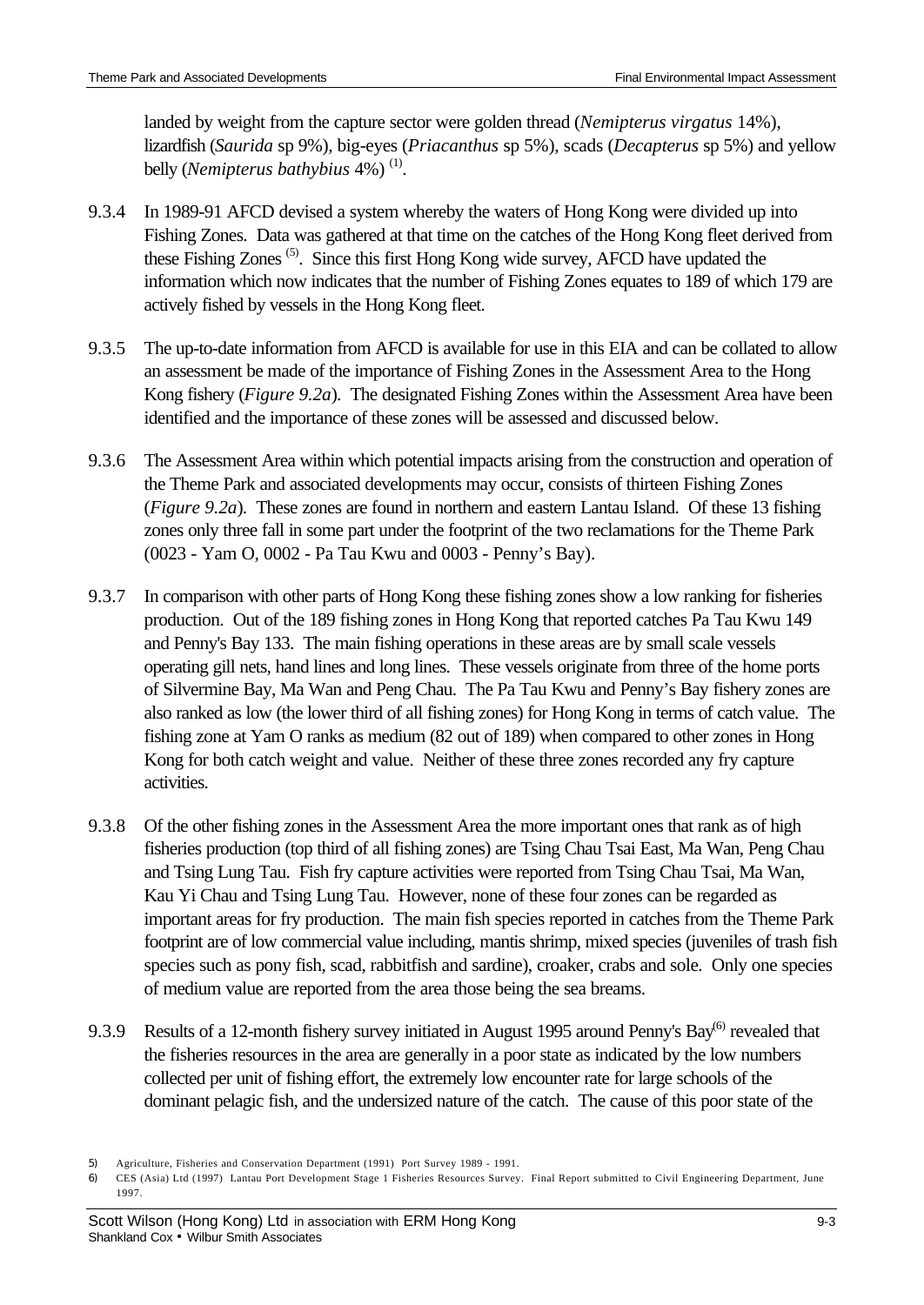resource was attributed by the authors to a combination of overfishing and habitat degradation from pollution and disturbance (dredging and dumping).

- 9.3.10 To further facilitate the assessment of capture fisheries in the Assessment Area, ichthyoplankton trawls were conducted in Penny's Bay. The results of these trawls are described in detail in *Annex H* and are summarised below with particular comparison to similar trawls conducted in surrounding waters.
- 9.3.11 While Penny's Bay showed the highest abundance of ichthyoplankton when compared to the results obtained for Little Green Island, Green Island and Hong Kong Island, the majority of the species identified are of low commercial value. Based on the results obtained from surveys, Penny's Bay waters does not appear to be an important nursery and spawning habitat for fish fry species.

### **CULTURE FISHERIES**

9.3.12 The closest AFCD designated Fish Culture Zone (FCZ) to the Assessment Area is located at Ma Wan. Information from the AFCD indicates that, as at 31 Jan 2000, the Ma Wan FCZ consists of 132 licensed rafts from 82 licenses issued, with a total licensed area of 14,557  $m^2$  (total gazetted area  $=$  46,300 m<sup>2</sup>). There are no figures available for individual production at this FCZ, although the annual production of fish reared in Hong Kong has dropped from 2,960 tonnes in 1997 to 1,200 tonnes in 1998 as a result of a red tide outbreak. In March and April 1998, widespread red tide algal blooms caused fish kills at many of the FCZs in Hong Kong. However, the Ma Wan FCZ, due to the fast currents in the vicinity, was the least affected of the FCZs and only minimal fish kills occurred (AFCD *pers comm*). The main species cultured in Hong Kong were the spotted grouper (*Epinephelus chlorostigma*), gold-lined seabream (*Rhabdosargus sarba*), mangrove snapper (*Lutjanus argentimaculatus*) and the pompano (*Trachinotus blochii*).

### **IDENTIFICATION OF SENSITIVE RECEIVERS**

9.3.13 Based on the preceding review of the available information on the fisheries resources of the waters of the Assessment Area and its immediate vicinity, the only sensitive receiver which may be affected by the proposed works associated with the Theme Park has been identified as the Ma Wan FCZ.

## **FISHERIES IMPORTANCE**

- 9.3.14 The importance of the fisheries within the Assessment Area is addressed based on the baseline information provided above. The Fishing Zones within the Assessment Area, situated within the footprint of the Theme Park reclamation are characterised as generally of low value. The catches from these zones are composed of juvenile mixed species which are used as fish feed in mariculture. However, the size and subsequent value of the catches characterises these Fishing Zones as of low importance to the Hong Kong fishery.
- 9.3.15 The *EIAO TM (Annex 9)* states that nursery areas can be regarded as an important habitat type as they are critical to the regeneration and long term survival of many organisms and their populations. Although previous literature identified part of the Assessment Area as a spawning and nursery area for many commercially important species, recent information and ground truthing field surveys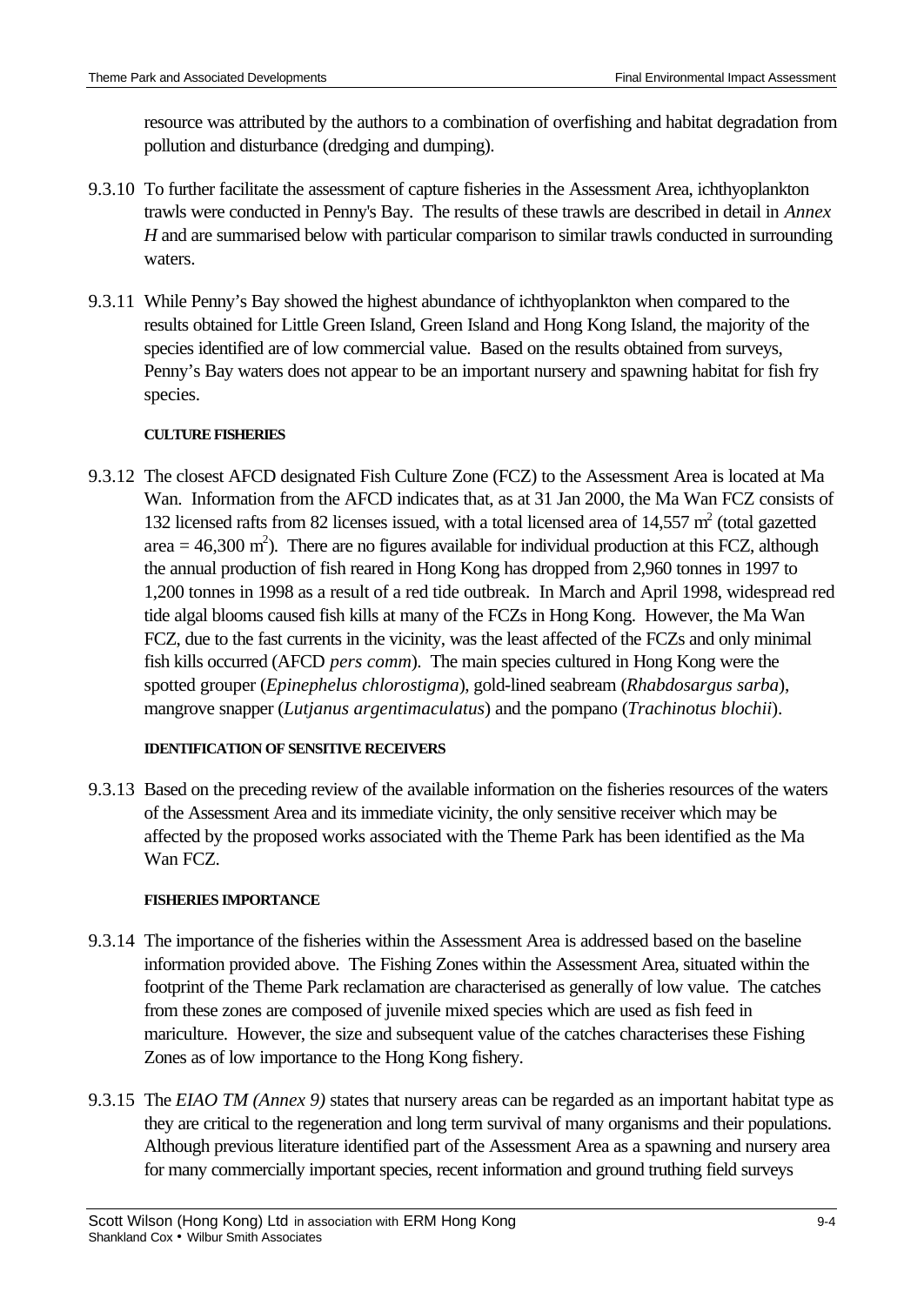reveal that the Penny's Bay area is not an important fisheries spawning or nursery ground (see results of Ichthyoplankton Trawls conducted in Penny's Bay detailed in *Annex H*). The AFCD Fisheries Study<sup>(7)</sup> identified the most important fisheries spawning and nursery areas in Hong Kong waters (*Figure 9.2b* and *9.2c*). As can be see from the figures the Penny's Bay area was not regarded as an important spawning or nursery area.

# **9.4 ASSESSMENT METHODOLOGY**

9.4.1 A desktop literature review and supporting field surveys (summarised above in *Section 9.3* and detailed in full in *Annex H*) were conducted in order to establish the fisheries importance of the area within and surrounding the Theme Park Assessment Area. Information from the water quality assessment was used to refine the size of the area under study as that potentially affected by perturbations to water quality parameters based on information from the water quality impact assessment (*Section 5*)*.* This area became the focus for this fisheries impact assessment. The importance of potentially impacted fishing resources and fisheries operations identified within the Assessment Areas were assessed using the *EIAO TM*. The potential impacts due to the construction and operation of the Theme Park and associated developments were then assessed (following the *EIAO TM Annex 17* guidelines) and the impacts evaluated (based on the criteria in *EIAO TM Annex 9*).

# **9.5 IDENTIFICATION OF ENVIRONMENTAL IMPACTS - CONSTRUCTION**

- 9.5.1 Impacts associated with the Theme Park and associated developments are divided into those occurring during the construction phase, and those in the operation phase. This section of the EIA discusses impacts from the construction phase.
- 9.5.2 Impacts to fisheries resources and fishing operations arising from the construction may be divided into those arising from direct disturbance to the habitat and those arising from perturbations to key water quality parameters.

### **DIRECT IMPACTS**

- 9.5.3 Bearing in mind the low value of fisheries in the area, direct impacts to fisheries resources and fishing operations include habitat loss due to the dredging and reclamation associated with the proposed Theme Park. The construction of the extension will lead to the permanent loss of portions of three AFCD fishing zones:
	- 10 ha of the Yam O Fishing zone (1.9%);
	- 205 ha of the Penny's Bay Fishing zone (73.7%); and,
	- 75 ha of the Pa Tau Kwu Fishing zone (9.2%).
- 9.5.4 These losses equate to a reduction in value of the Hong Kong fishery of 0.1% which is regarded as low.

<sup>7)</sup> ERM (1998) *Op Cit.*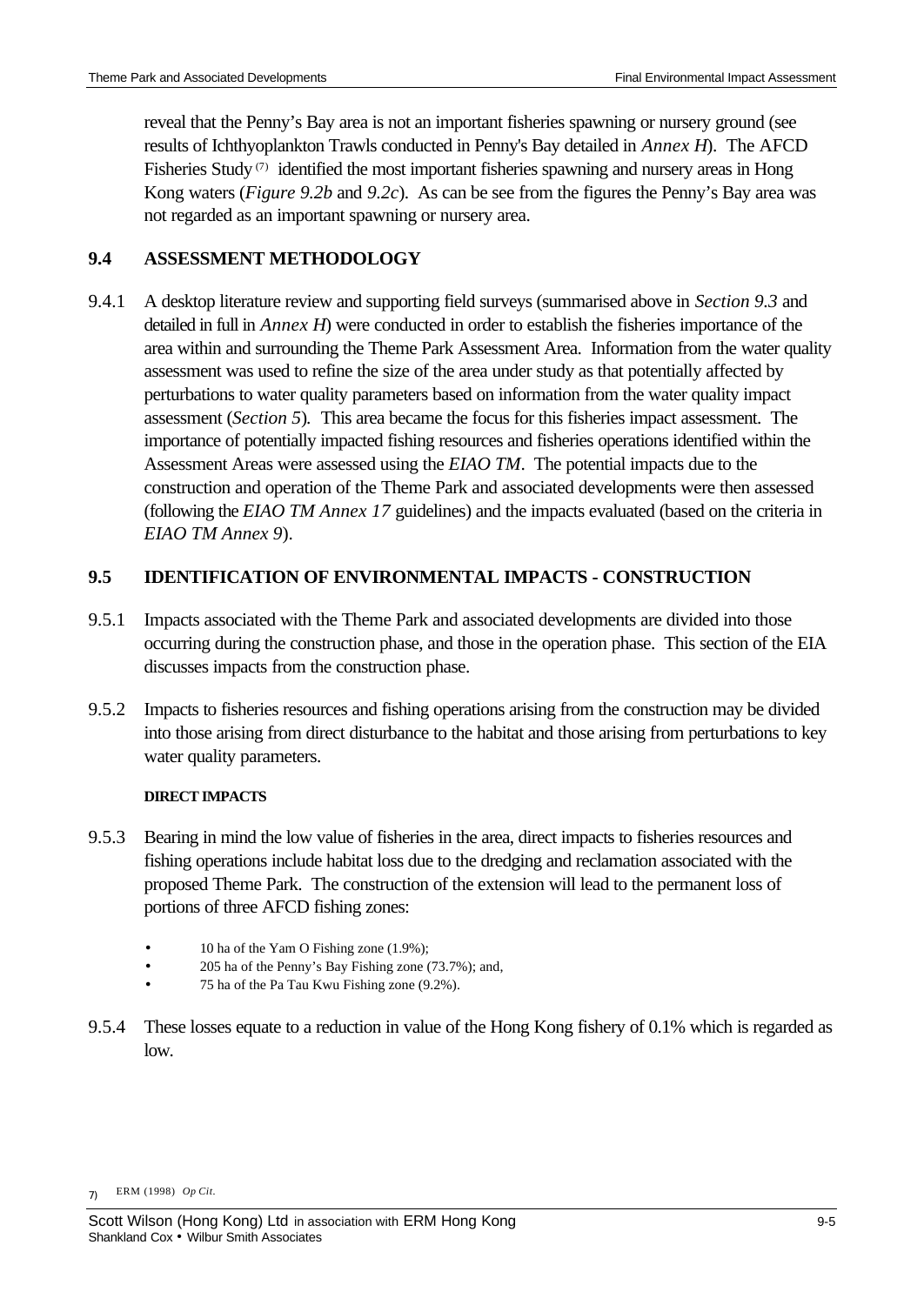#### **INDIRECT IMPACTS**

- 9.5.5 Indirect impacts to fisheries resources and fishing operations during the construction phase include sediment release associated with the above construction projects. Potential impacts to water quality from sediment release are listed below:
	- increased concentrations of suspended solids (SS);
	- a resulting decrease in DO concentrations; and
	- an increase in nutrient concentrations in the water column.

#### **SUSPENDED SOLIDS**

9.5.6 Suspended sediment fluxes occur naturally in the marine environment and consequently fish have evolved behavioural adaptations to tolerate increased SS loads, including clearing their gills by flushing water over them. Where SS levels become excessive, fish will move to clearer waters. Susceptibility generally decreases with age, with eggs the most vulnerable and the adults the least sensitive to effects from sediments. Other factors such as the rate, season and duration of SS elevations will interact with life stage sensitivity to influence the type and extent of impact upon fish.

### **DISSOLVED OXYGEN**

9.5.7 The relationships between SS and DO are complex, with increased SS in the water column combining with a number of other effects to reduce DO concentrations in the water column. Elevated SS (and turbidity) reduces light penetration, lowers the rate of photosynthesis by phytoplankton (primary productivity) and thus lowers the rate of oxygen production in the water column. Elevated SS can also cause increased energy retention from sunlight, resulting in higher temperatures, and thus the potential for lower oxygen levels as oxygen is more soluble in cold water. This has a particularly adverse effect on the eggs and larvae of fish, as at these stages of development high levels of oxygen in the water are required for growth due to high metabolic rates.

### **NUTRIENTS**

- 9.5.8 High levels of nutrients in seawater can cause rapid increases in phytoplankton often to the point where an algal bloom occurs. An intense bloom of algae can lead to sharp decreases in the levels of dissolved oxygen. This decrease will initially occur in the surface water, and then deepen as dead algae fall through the water column and decompose on the bottom. Anoxic conditions may result if DO concentrations are already low or are not replenished. This may result in mortality to fish, especially juveniles, due to oxygen deprivation. The results of the water quality assessment examining dispersion of sediment plumes associated with the dredging and filling works for the reclamation have shown that the predicted maximum levels are localised to within and around the dredging works. It is expected that the concentrations within the Assessment Area as a whole will be maintained at environmentally acceptable levels (compliant with the water quality objectives see *Section 5*).
- 9.5.9 Impacts to the sensitive receivers listed above are predicted, as a result of the construction of the Penny's Bay and Yam O reclamations, to be within environmentally acceptable levels (as defined by compliance with the Water Quality Objectives - WQO for the area). Impacts to the Ma Wan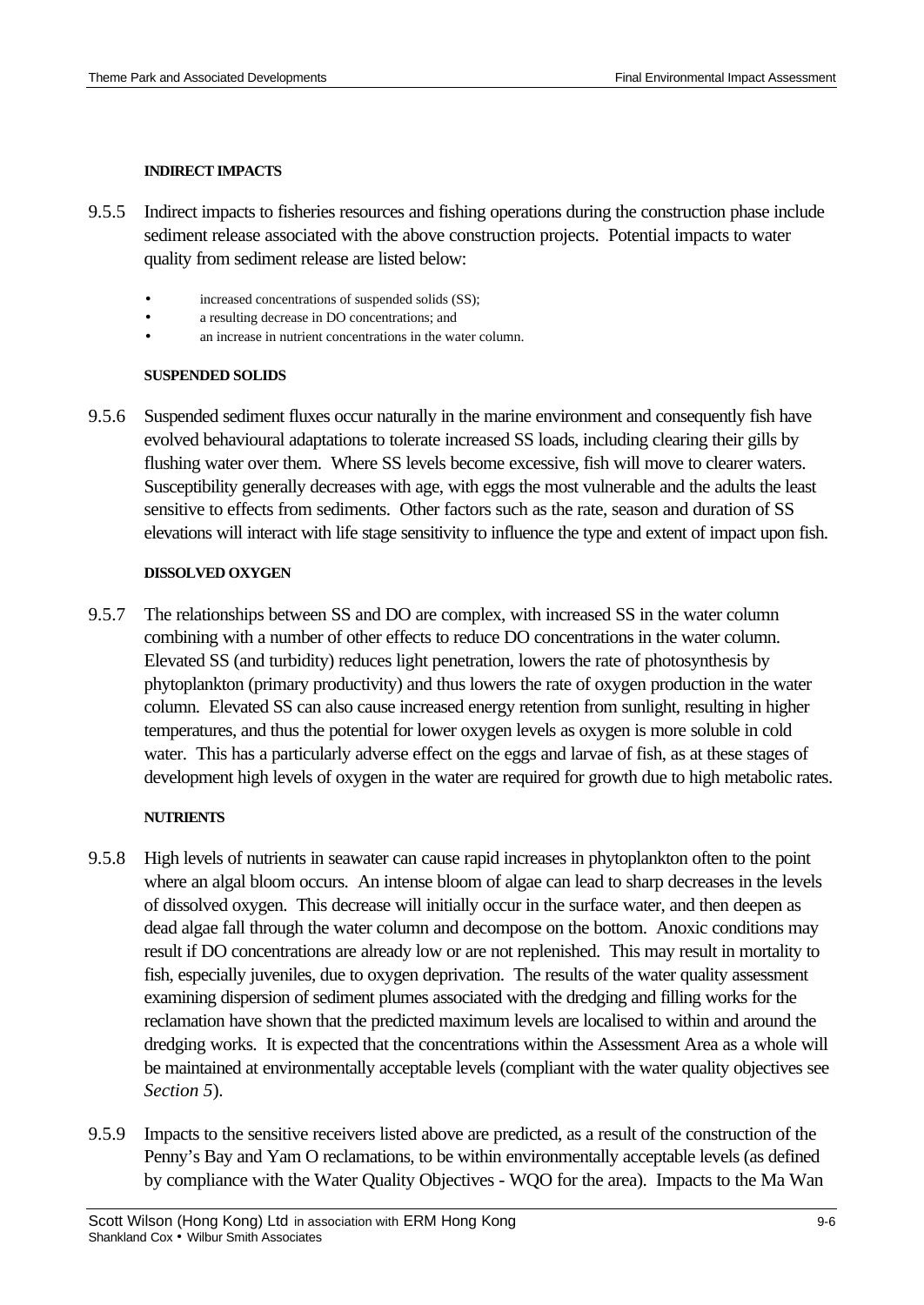Fish Culture Zone as a result of the construction and reclamation activities are unlikely to be severe as the increase in SS near the Ma Wan waters is expected to be small. Elevations are predicted to be in the order of 4.2 mg  $L^{-1}$  under the worse case scenario of filling (Penny's Bay) which are compliant with the WQO. Impacts arising from the Yam O reclamation are of lower magnitude and also environmentally acceptable. Reductions in DO as well as increases in nutrient levels as a consequence of SS elevations are anticipated to be small and compliant with the WQO. Therefore, severe impacts on the FCZ due to the proposed works are not expected to occur. Due to the low severity of predicted impacts it is not expected that growth of fish in the Ma Wan FCZ will be affected by the construction activities associated with the Penny's Bay or Yam O reclamations, or potential increases in fish mortalities will occur as a result.

- 9.5.10 The cumulative assessment of impacts to water quality (*Sections 5.6.1 & 5.7.1*) from concurrent projects has indicated that suspended solids elevations do exceed the water quality objective. The total predicted increases in concentrations at the Ma Wan Fish Culture Zone will be reduced from a value of 14.3 mg  $L^{-1}$  before mitigation, to a value of maximally 12.0 mg  $L^{-1}$  after mitigation, to which the construction of the Penny's Bay reclamation contributes 15.8%. The contribution due to the construction of the Penny's Bay reclamation has thus been reduced as much as is practicable by partial seawalls (ie to less than 2 mg  $L^{-1}$ ) and any further reductions in the impacts at the Ma Wan Fish Culture Zone will thus fall to the other concurrent projects. The duration of the WQO exceedance is discussed in *Section 5.7.1*. It should be noted that in the assessment the contributions of other concurrent projects at the Ma Wan Fish Culture Zone was based on worst case scenarios for each of those projects (ie the concurrent projects were assumed to be operating at their highest allowable rates) and that the probability of each of those worst case scenarios operating concurrently is considered to be low. Furthermore, it has been assumed that the maximum predicted increases in concentrations at the Ma Wan Fish Culture Zone for each of the concurrent projects occur at the same time within the tidal cycle, which may not necessarily be the case. It may thus be concluded that the cumulative impacts assessed here are very much worst case and that the actual impacts are likely to be very much lower, which will be determined through monitoring.
- 9.5.11 It is noted that, despite the very conservative nature of the cumulative impact assessment, the above predicted increases in suspended solids concentrations do not exceed tolerance thresholds established in the literature. The total values for SS (including the elevations) are predicted under the worst case scenario to be 39.3 mg  $L<sup>1</sup>$ . Literature reviews indicate that lethal responses had not been reported in adult fish at values below 125 mg  $L<sup>1</sup>$  (8) and that sublethal effects were only observed when levels exceeded 90 mg  $L^{1}$  (9). It should be noted that these tolerance thresholds were taken from international literature as there are no sediment tolerance data specific to Hong Kong species. Taking all of the above into consideration adverse cumulative impacts to culture fisheries resources at the Ma Wan Fish Culture Zone are not predicted to occur as the values are within reported tolerance levels for fish species.

(9) Alabaster JS & Lloyd R (1984) Water Quality Criteria for Freshwater Fisheries. Butterworths, London.

<sup>(8)</sup> References cited in BCL (1994) Marine Ecology of the Ninepin Islands including Peddicord R and McFarland V (1996) Effects of suspended dredged material on the commercial crab, *Cancer magister*. in PA Krenkel, J Harrison and JC Burdick (Eds) Dredging and its Environmental Effects. Proc. Speciality Conference. American Society of Engineers.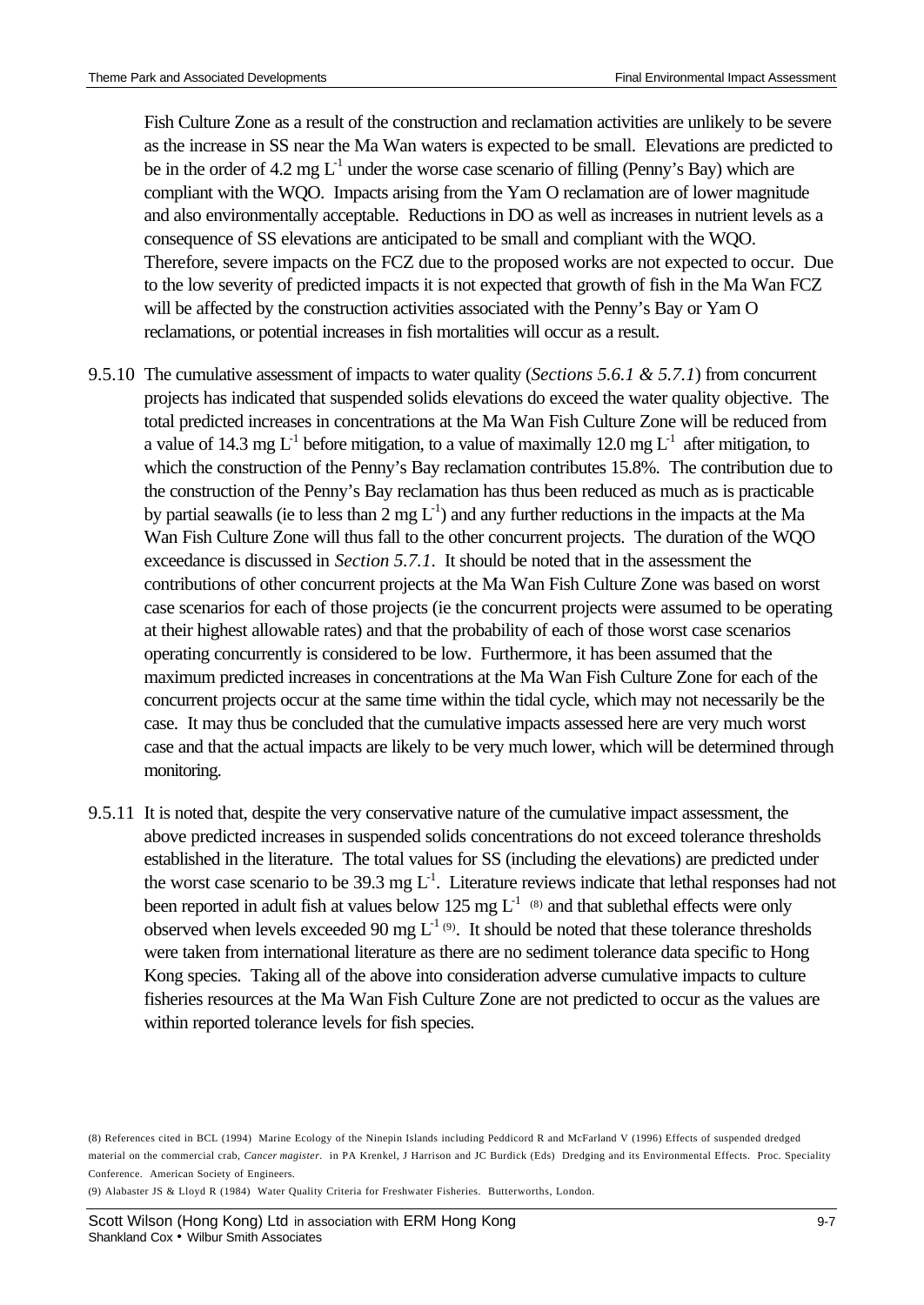# **9.6 ASSESSMENT OF ENVIRONMENTAL IMPACTS - CONSTRUCTION**

- 9.6.1 From the information presented above, the fisheries impact associated with the construction of the Theme Park and associated developments is considered to be low. An evaluation of the impact in accordance with *Annex 9* of the *EIAO TM* is presented below.
	- *Nature of impact:* Permanent impacts will occur as a result of loss of fishing grounds in the area to be reclaimed for the Penny's Bay and Yam O reclamations. Temporary impacts to pelagic and demersal fisheries resources as a result of minor perturbations to water quality are predicted to occur only in the vicinity of the reclamations.
	- *Size of affected area:* The main areas affected by the construction of the Theme Park and associated developments are 10 ha of fishing ground within the Yam O Fishing Zone and 205 ha of the Penny's Bay Fishing Zone and 75 ha of the Pa Tau Kwu Fishing Zone. Sediment dispersed during construction of the Theme Park and associated developments will cause short term increases in suspended sediment (SS) levels close to the works activities.
	- *Size of fisheries resources / production:* In comparison with other parts of Hong Kong two of the three affected fishing zones show a low ranking for fisheries production (Pa Tau Kwu 149 and Penny's Bay 133). The Yam O Fishing Zone is the least affected by the reclamation activities and is ranked as medium for Hong Kong (82 out of 189).
	- *Destruction and disturbance of nursery and spawning grounds:* No identified nursery and spawning grounds in the vicinity of the Project.
	- *Impact on fishing activity:* The area to be reclaimed for the Yam O reclamation translates into the loss of 1.9% of the Yam O Fishing Zone and a potential loss of 1,190 kg annually of fish catches. This equates to a 0.009% decrease in the value of the Hong Kong fishing industry and is regarded as low. The area to be reclaimed for the Penny's Bay reclamation translates into the loss of 9.2% of the Pa Tau Kwu Fishing Zone and 73.7% of the Penny's Bay Fishing Zone. This reduction equates to potential loss of 9,938 kg annually of fish catches. This equates to a 0.1% decrease in the value of the Hong Kong fishery and is regarded as low. These permanent losses may be subject to claims for *ex gratia* allowances which are administered by the Planning and Lands Bureau.
	- *Impact on aquaculture activity:* Based on the Water Quality Objectives, the Ma Wan Fish Culture Zone is not predicted to be impacted by either SS elevations, DO depletions or nutrient elevations as a result of the construction of the Yam O and Penny's Bay reclamations.

# **9.7 MITIGATION OF ADVERSE ENVIRONMENTAL IMPACTS - CONSTRUCTION**

- 9.7.1 In accordance with the guidelines in the EIAO TM on fisheries impact assessment the general policy for mitigating impacts to fisheries, in order of priority, are avoidance, minimization and compensation.
- 9.7.2 Impacts to fisheries resources and fishing operations have largely been avoided during construction through constraints on the works operations associated with the sand filling, public filling and dredging for the reclamation sites. These constraints were recommended in *Section 5* to control water quality impacts to within acceptable levels, are also expected to control impacts to fisheries resources.
- 9.7.3 Water quality mitigation measures include conducting filling behind partially completed seawalls for the Penny's Bay reclamation to minimise dispersion of sediment outside the works area. The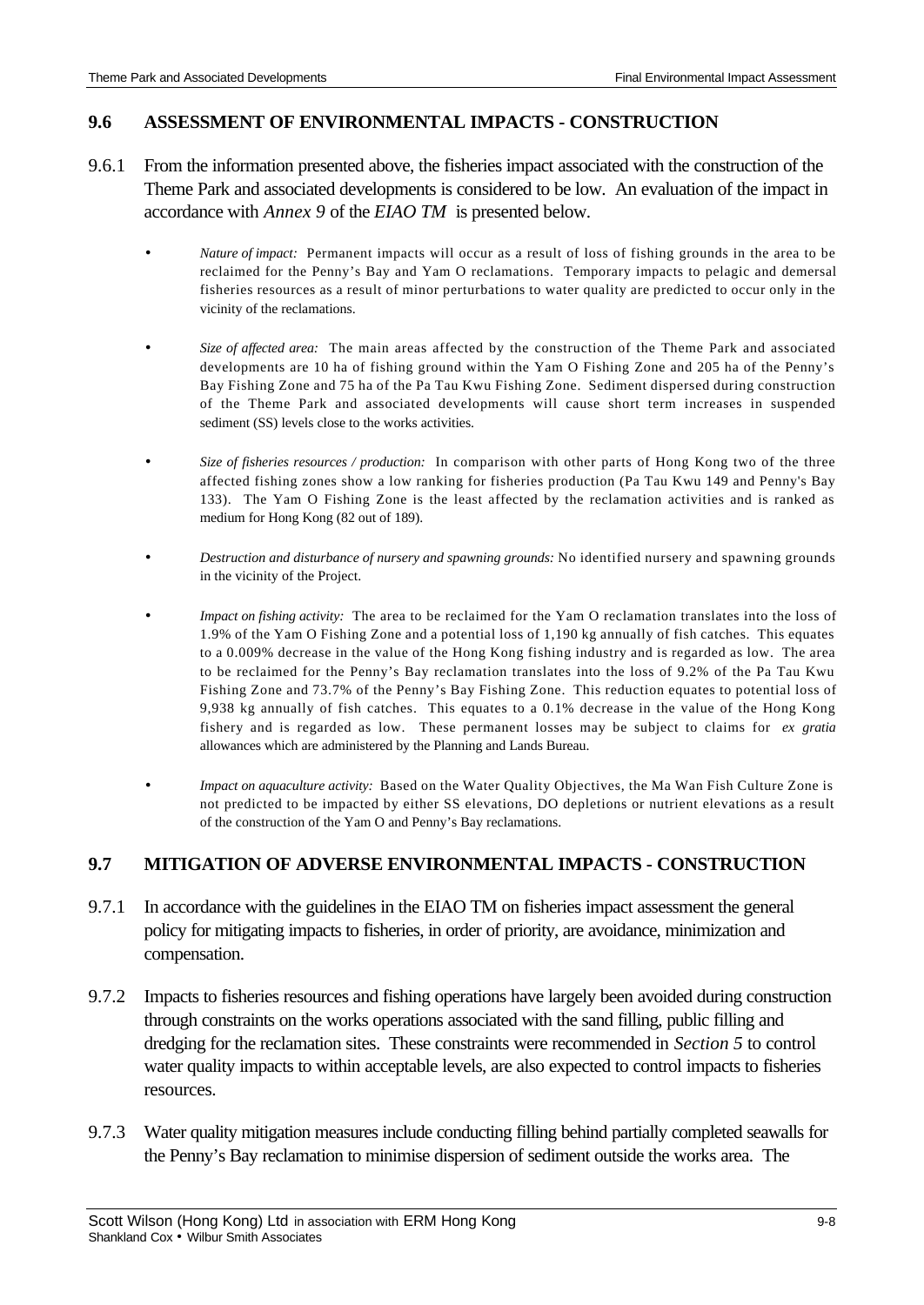proposed mitigation will also serve to protect the Ma Wan FCZ from cumulative impact (*Section 5*). Hence, no fisheries-specific mitigation measures are required during construction.

# **9.8 IDENTIFICATION OF ENVIRONMENTAL IMPACTS - OPERATION**

9.8.1 This section of the EIA discusses impacts from the Theme Park and associated developments operation phase. Operational impacts to fisheries resources may occur through the following:

# **HYDRODYNAMIC REGIME**

9.8.2 Impacts to fish culture operations at Ma Wan could potentially occur if the shape of the reclamation causes a change on the hydrodynamic regime of the East Lantau coastline. Impacts of this nature could lead to decreased flushing and water exchange of an area. Inadequate flushing could lead to reduction in dissolved oxygen (DO) an increase in nutrients and consequent impacts to fish culture operations and fish growth. However, the hydrodynamic modelling has predicted that the reclamation's for the Theme Park and associated developments in Penny's Bay and the reclamation at Yam O will have minimal effects on tidal discharges through major channel flows (*Section 5*). The only effects on tidal current speeds and directions are in the immediate vicinity at Penny's Bay, which are not considered to be significant. As result, adverse water quality impacts to the FCZ at Ma Wan are also not considered to be significant and, therefore, it is not expected that growth of fish in the Ma Wan FCZ will be affected by operational activities associated with the Theme Park, or potential increases in fish mortalities will occur as a result.

## **STORMWATER RUN-OFF AND DRAINAGE**

- 9.8.3 During the operation of the Theme Park pollutants derived from sewage effluent and storm water will be discharged to the marine waters. Sewage effluents from the Theme Park will be collected and transported to the Siu Ho Wan Sewage Treatment works via sub-surface sewerage pipelines. The effluents will be treated at the Siu Ho Wan STW and discharged to the marine waters to the north of the STW via a submarine outfall. In the future, during the operation of the Theme Park, the Siu Ho Wan STW will treat also effluents from the Chek Lap Kok airport, the Tung Chung and Tai Ho developments and Discovery Bay. The increase in the treated effluent flows and loads from the Theme Park will have the potential to cause adverse impacts to water quality and subsequent impacts to fisheries resources. Stormwater run-off from the Theme Park developments areas will be discharged to the marine waters to the south and east of the Theme Park at Penny's Bay via three large culverts. The stormwater may contain contaminants, which would have the potential to cause adverse impacts to water quality and fisheries resources, most likely in the immediate vicinity of the discharge points due to the relatively low flow rates from these culverts.
- 9.8.4 All discharges during the operational phase of the Project are required to comply with the *Technical Memorandum for Effluents Discharged into Drainage and Sewerage Systems, Inland and Coastal Waters* (TM) issued under *Section 21* of the *WPCO*. The TM defines discharge limits to different types of receiving waters. Under the TM, effluents discharged into the drainage and sewerage systems, inshore and coastal waters of the WCZs are subject to pollutant concentration standards for particular discharge volumes. Any new discharges within a WCZ are subject to licence conditions and the TM acts as a guideline for setting discharge standards for the licence. It is anticipated that all discharges through surface run-off or drainage systems will be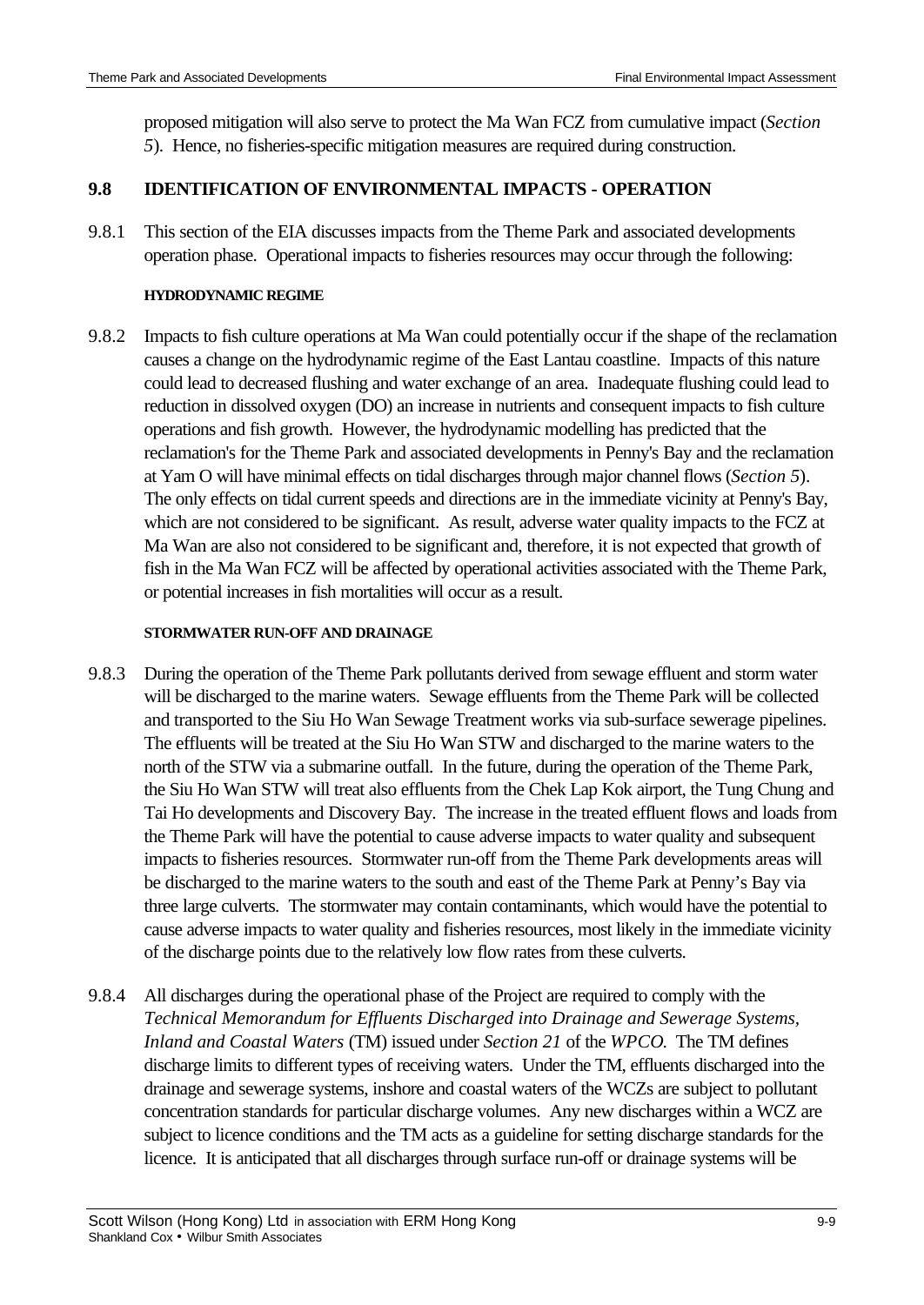compliant with the TM. Compliance with the TM will ensure that no adverse impacts will occur to marine ecological resources in the vicinity of the project.

9.8.5 The water quality modelling has predicted that the stormwater discharges from the operation of the Theme Park have not been predicted to have any adverse effects to water quality (*Section 5*). As a result, no adverse effects to fisheries resources is expected to occur. A precautionary measure of installing silt traps on all storm drains on the Theme Park and associated developments has been recommended in the *Water Quality Section* (*Section 5*), which will additionally reduce any potential impacts to water quality and consequently also add as an additional mitigation measure for impacts to fisheries resources.

### **SEWER DAMAGE AND EMERGENCY DISCHARGES**

9.8.6 The potential risk of damage to the sewer system for the Theme Park and associated developments is small and design features are such that the occurrence of such damage is minimal. Furthermore, the implementation of suitable mitigation measures, proposed in the *Water Quality Section* (*Section 5*), will limit the duration of the potential discharges, therefore only short term impacts to water quality are expected. Following resumption of normal service, water quality will return to previous levels, thereby minimising the impact of such an event. In terms of potential impacts to both capture and culture fisheries resources, should no adverse impacts to water quality occur, then impacts to these resources are not predicted to be unacceptable.

# **9.9 ASSESSMENT OF ENVIRONMENTAL IMPACTS - OPERATION**

- 9.9.1 From the information presented above, the fisheries impact associated with the operation of the Theme Park and its associated developments is considered to be low. An evaluation of the impact in accordance with *Annex 9* of the *EIAO TM* is presented below.
	- *Nature of impact:* As no adverse operational impacts are predicted to occur to water quality as there is no exceedence of the WQO objectives, no operational impacts predicted to occur to fisheries resources
	- *Size of affected area:* Operational impacts are predicted to be within acceptable levels and are expected to be within close proximity to the reclamation areas for the Theme Park and associated developments.
	- *Size of fisheries resources / production:* In comparison with other parts of Hong Kong two of the three fishing zones in proximity to the reclamations show a low ranking for fisheries production (Pa Tau Kwu 149 and Penny's Bay 133). The Yam O Fishing Zone is the least affected by the reclamation activities and is ranked as medium for Hong Kong (82 out of 189).
	- *Destruction and disturbance of nursery and spawning grounds:* No identified nursery and spawning grounds in the vicinity of the Project.
	- *Impact on fishing activity:* No unacceptable impacts are predicted to occur to the Hong Kong fishery as a result of the Theme Park and its associated developments.
	- *Impact on aquaculture activity:* The Ma Wan Fish Culture Zone is not predicted to be impacted by either SS elevations, DO depletions or nutrient elevations as a result of the operation of the Theme Park and its associated developments. Discharges are expected to meet licence standards and consequently impacts to water quality and fisheries resources will be avoided. Changes to the hydrodynamic regime are not expected to impact the water quality of the FCZ as current speeds are expected to be only minimally affected.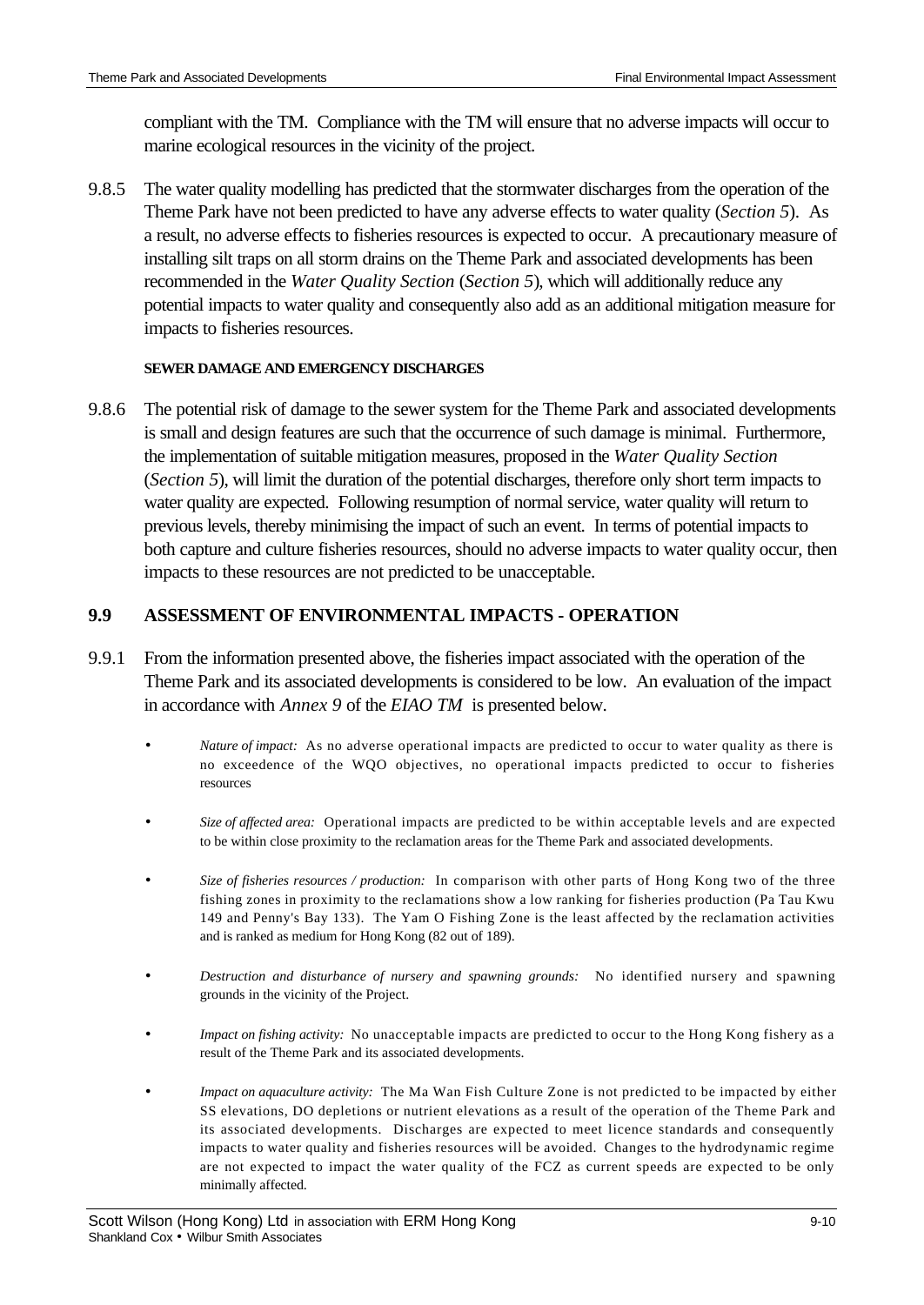## **9.10 MITIGATION OF ADVERSE ENVIRONMENTAL IMPACTS - OPERATION**

- 9.10.1 In accordance with the guidelines in the EIAO TM on fisheries impact assessment the general policy for mitigating impacts to fisheries, in order of priority, are avoidance, minimization and compensation.
- 9.10.2 Impacts to fisheries resources and fishing operations have largely been avoided during operation of the Theme Park and its associated developments through compliance on discharge standards. Compliance with the relevant discharge standards were recommended to control water quality impacts to within acceptable levels, are also expected to control impacts to fisheries resources. Hence, no fisheries-specific mitigation measures are required during operation.

## **9.11 RESIDUAL ENVIRONMENTAL IMPACTS**

9.11.1 Based on the value to the fishery of the areas discussed in the previous sections and the specified mitigation requirements the residual impact (ie remaining after mitigation) can be determined. Residual impact to fisheries resources and operations have been identified and are defined and evaluated below following the guidelines presented in *Section 4.4.3* of the *EIAO TM*.

#### **FISHING GROUND LOSS**

- 9.11.2 The identified residual impact occurring during the construction of the Yam O and Penny's Bay reclamations is the permanent loss of 10 ha of the Yam O Fishing zone (1.9%); 205 ha of the Penny's Bay Fishing Zone (73.7%); and, 75 ha of the Pa Tau Kwu Fishing Zone (9.2%). The loss of this part of these fishing grounds, although potentially detrimental to some fishermen is unlikely to cause a noticeable reduction in fish catches. Although not implemented specifically to mitigate for the loss of fishing grounds, the provision of rubble mound seawalls on which more diverse and abundant ecological assemblages than present on the existing flat muddy seabed can colonise and grow, has the potential to provide habitat and shelter for juveniles or adults.
- 9.11.3 The combination of the small area lost, the small-scale nature of fishing operations and the potential environmental benefits of the seawall combine to reduce the magnitude of this residual impact to acceptable levels. It should be noted however, that permanent loss of fishing ground may be subject to claims for *ex gratia* allowances which are administered by the Planning and Lands Bureau.

### **ARTIFICIAL REEF DEPLOYMENT**

9.11.4 An additional habitat enhancement measure has undertaken by the Project proponent is the deployment of Artificial Reefs. At present the Agriculture, Fisheries and Conservation Department are conducting a programme to enhance existing marine habitats and fisheries resources through the siting, construction and deployment of ARs. ARs act as fish enhancement devices and provide hard bottom, high profile habitat in areas without natural cover. Colonisation of ARs occurs through settlement of the spores and larvae of algae, corals and other benthic organisms. The AR subsequently will provide food, shelter and a nursery ground for commercial fish and, over the long term enhance fishery stocks.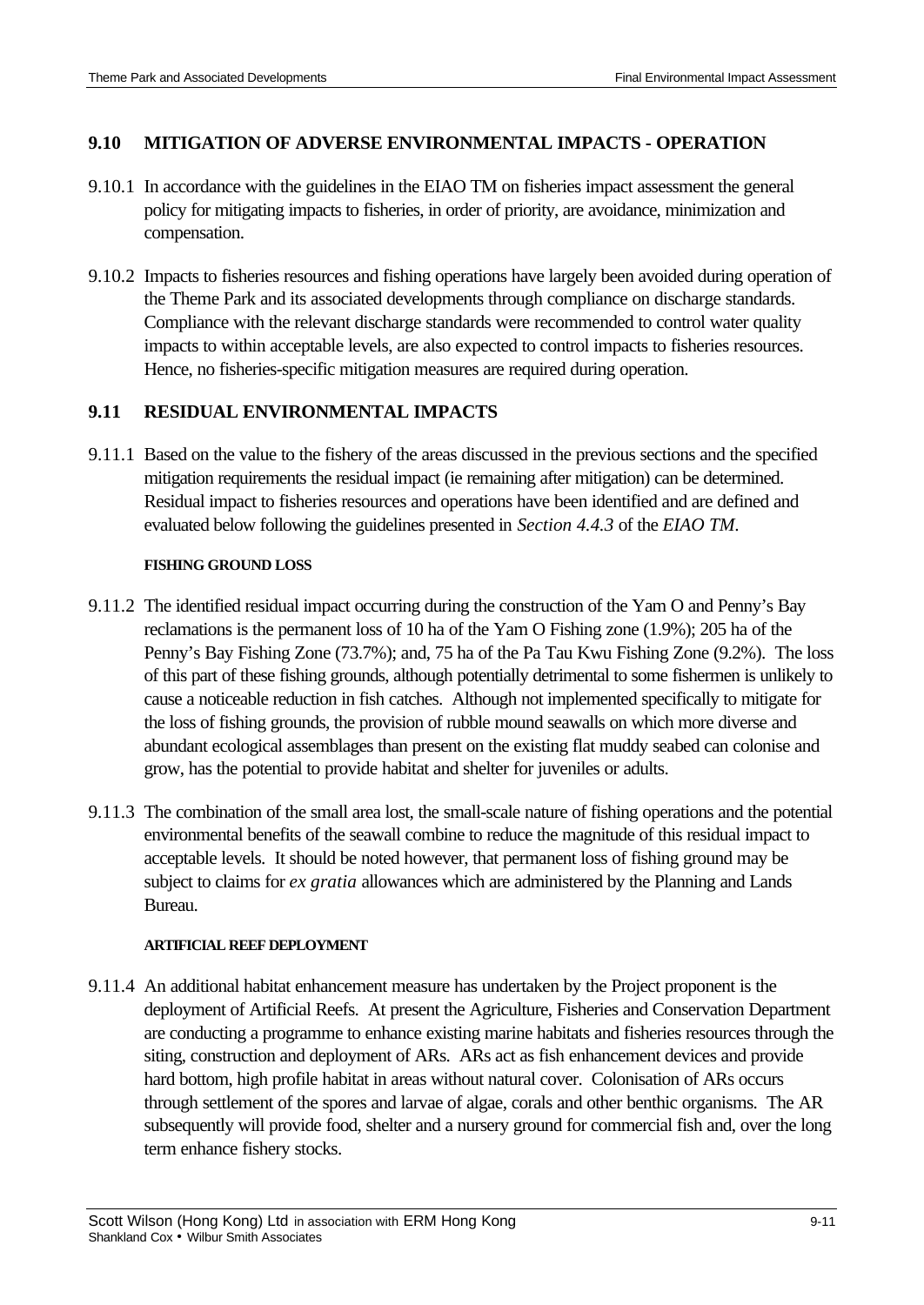- 9.11.5 Information from the AFCD's Artificial Reef Deployment Study (10) has reported that Japanese researchers have claimed that for ARs to be effective in enhancing marine resources they should have a minimum volume of 400m<sup>3</sup>. The Study also determined that the stocking density of ARs should be no less than  $1,500m^3$  km<sup>-2</sup>. The total area of seabed lost through reclamation works is 290ha (280 ha at Penny's Bay and 10 ha for Yam O). In order to enhance an equivalent area of this size 4,350 $m<sup>3</sup>$  of ARs should be deployed (1,500  $m<sup>3</sup>$  x 2.9 km<sup>2</sup>).
- 9.11.6 One potential location for the deployment of the ARs is the area north of the Luk Keng headland. It should be noted that the location and scale of AR deployment within a particular site is limited by a variety of constraints detailed in full in the Final Report for the Artificial Reef Deployment Study (CE 8/97).

# **9.12 ENVIRONMENTAL MONITORING AND AUDIT**

9.12.1 In order to protect against unacceptable impacts to fisheries resources, an Environmental Monitoring and Auditing programme has been designed to specifically detect and mitigate any unacceptable impacts to water quality (see *Annex N*).

# **9.13 CONCLUSIONS**

- 9.13.1 A review of existing information on capture fisheries indicates that the adult fisheries resources in the marine areas close to the Assessment Area are in general low. Adult capture fisheries resources are unlikely to be adversely impacted by the Project as they will likely avoid the works areas. Although impacts to fish fry may occur through the permanent loss of habitat and/or elevated suspended sediment levels as a result of the proposed reclamation works, these impacts have been deemed acceptable as these waters are not an important nursery area for commercial fisheries species. Any impacts which are predicted can be mitigated through Project design. Any measures which are required to reduce impacts to water quality will also serve to protect against unacceptable impacts to capture fisheries resources. In terms of residual impacts to capture fisheries, the small loss of fishing grounds is expected to be compensated for by the potential environmental benefits of the proposed rubble mound seawalls. Artificial Reefs have been recommended for deployment as an additional marine ecology and fisheries habitat enhancement measure. As a result, the residual impacts to capture fisheries through the construction and operation of the Theme Park and associated developments has been deemed acceptable.
- 9.13.2 In terms of impacts to the culture fisheries, the Ma Wan Fish Culture Zone (FCZ) is not predicted to be impacted by either suspended solids elevations, dissolved oxygen depletions or nutrient elevations as a result of the either the construction or operation. Discharges comply with WPCO standards and any potential impacts to water quality and, therefore, culture fisheries resources at the FCZ, will be avoided. Project changes to the hydrodynamic regime are not expected to impact the water quality of the FCZ as current speeds are expected to be only minimally affected.
- 9.13.3 Fisheries impacts arising from the proposed project are summarised in *Table 9.13a*.

 $(10)$  ERM (1999) Artificial Reef Deployment Study. Final Report for AFCD